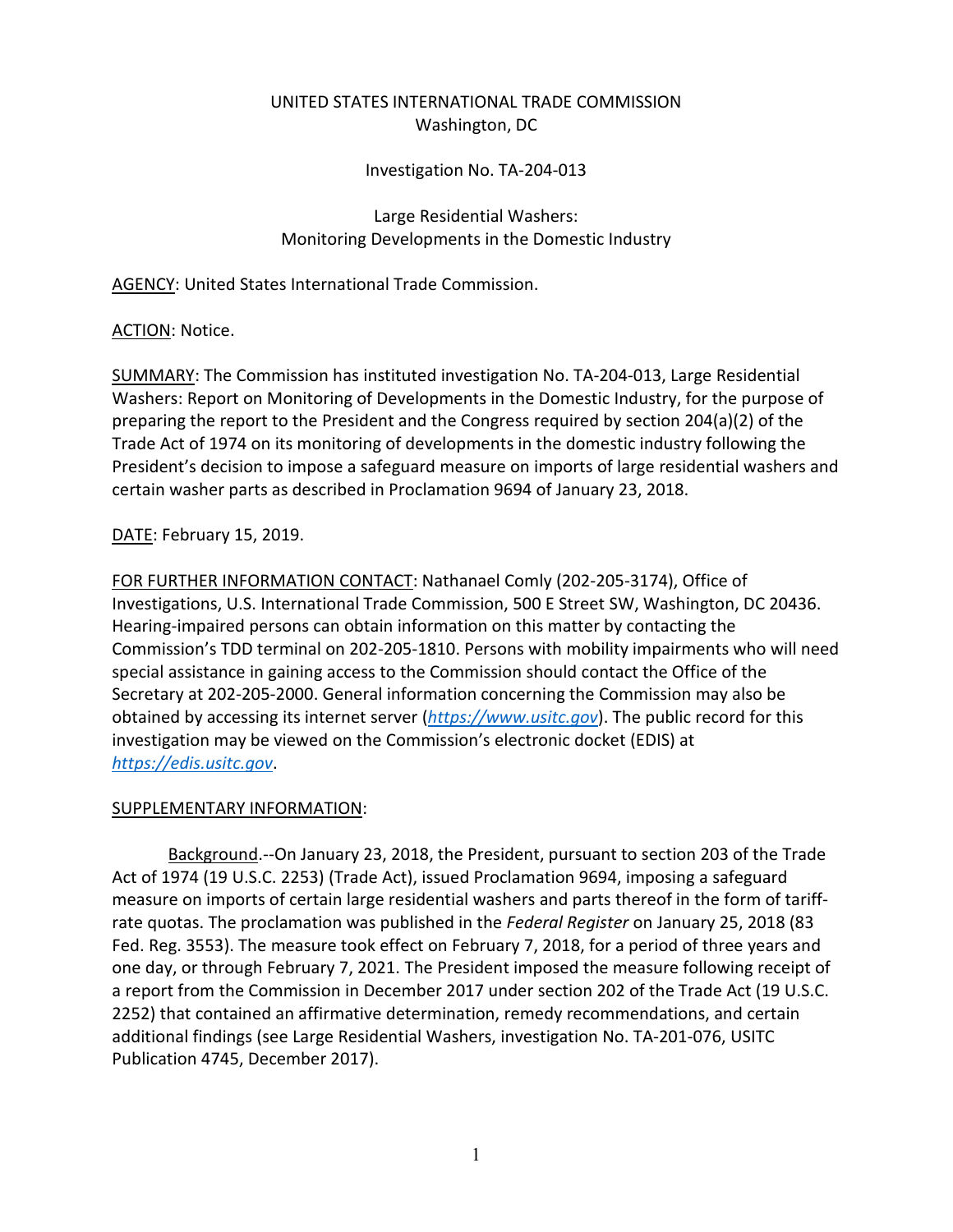Section 204(a)(1) of the Trade Act (19 U.S.C. 2254(a)(1)) requires the Commission to monitor developments with respect to the domestic industry, including the progress and specific efforts made by workers and firms in the domestic industry to make a positive adjustment to import competition, as long as any action under section 203 of the Trade Act remains in effect. Whenever the initial period of such an action exceeds 3 years, section 204(a)(2) requires the Commission to submit a report on the results of the monitoring to the President and the Congress no later than the mid-point of the initial period of the relief – in this case by August 7, 2019. Section 204(a)(3) requires the Commission to hold a hearing in the course of preparing each such report.

For further information concerning the conduct of this investigation, hearing procedures, and rules of general application, consult the Commission's Rules of Practice and Procedure, part 201, subparts A and B (19 CFR part 201), and part 206, subparts A and F (19 CFR part 206).

Participation in the investigation and service list.--Persons wishing to participate in the investigation as parties must file an entry of appearance with the Secretary to the Commission, as provided in section 201.11 of the Commission's rules, not later than 21 days after publication of this notice in the *Federal Register*. The Secretary will prepare a service list containing the names and addresses of all persons, or their representatives, who are parties to this investigation upon the expiration of the period for filing entries of appearance.

Limited disclosure of confidential business information (CBI).--Pursuant to section 206.17 of the Commission's rules, the Secretary will make CBI gathered in this investigation available to authorized applicants representing interested parties (as defined in 19 CFR 206.17(a)(3)(iii)) under an administrative protective order (APO) issued in the investigation, provided that the application is made not later than 21 days after the publication of this notice in the *Federal Register*. A separate service list will be maintained by the Secretary for those parties authorized to receive CBI under the APO.

The Commission may include CBI in the report it sends to the President and to the U.S. Trade Representative. Additionally, all information, including CBI, submitted in this investigation may be disclosed to and used by (i) the Commission, its employees and Offices, and contract personnel (a) for developing or maintaining the records of this or a related proceeding, or (b) in internal investigations, audits, reviews, and evaluations relating to the programs, personnel, and operations of the Commission including under 5 U.S.C. Appendix 3; or (ii) by U.S. government employees and contract personnel for cybersecurity purposes.

The Commission will not release information which the Commission considers to be confidential business information unless the party submitting the confidential business information had notice, at the time of submission, that such information would be released by the Commission, or such party subsequently consents to the release of the information. The Commission will not otherwise disclose any CBI in a manner that would reveal the operations of the firm supplying the information.